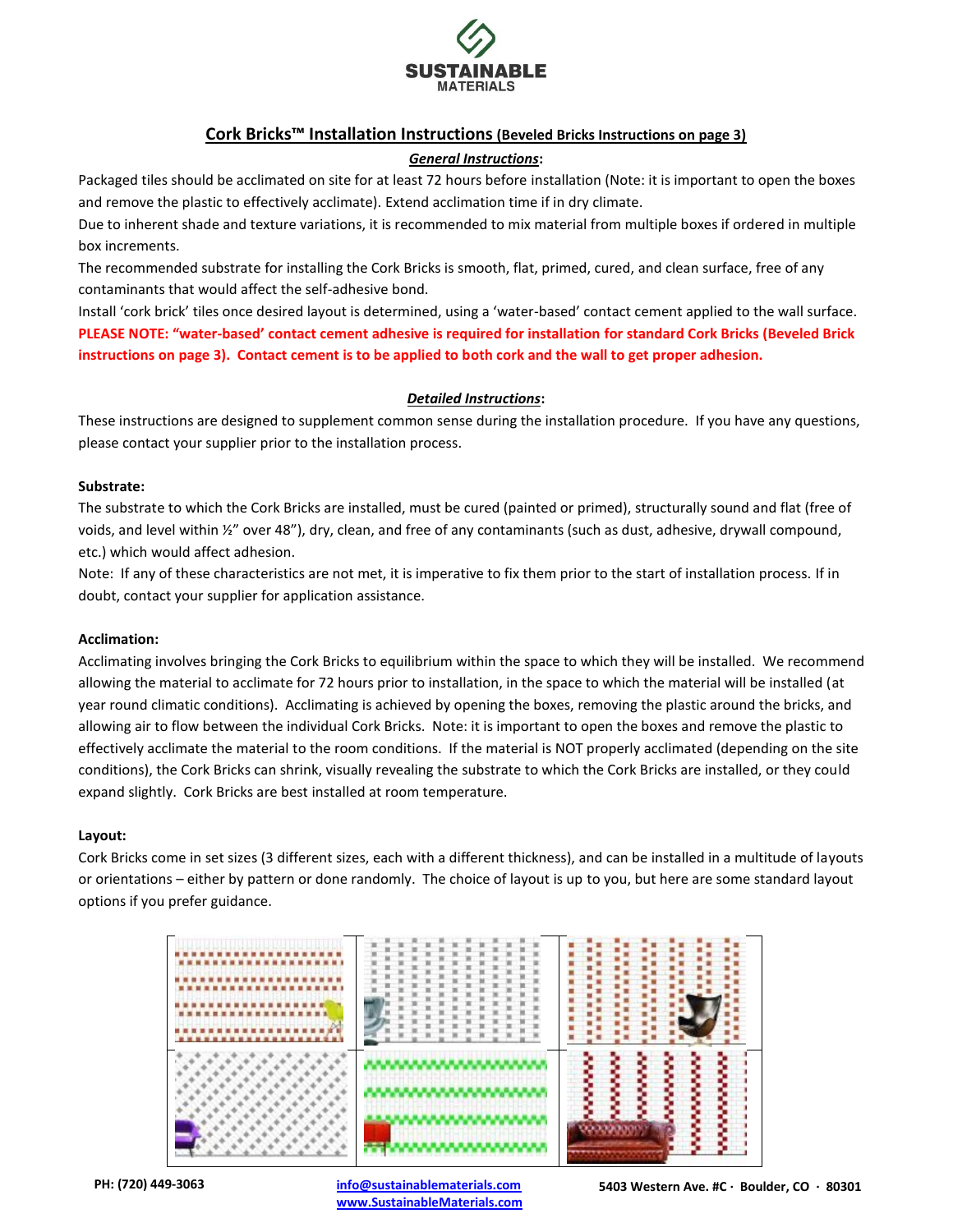# **Sorting**:

It is always recommended to mix multiple boxes of material together when you are installing in a multiple box increment. Cork is a natural material that inherently has variations in size, color, and shape, and this is expected, and one of the beauties of using Cork Bricks.

# **Working with Cork Bricks**:

Cork Bricks are solid cork bark tiles with a peel & stick installation system. Cork Bricks take on the structure of its mounting surface. When required, Cork Bricks can be cut with standard woodworking tools or a straight edge.

Cork Bricks have naturally occurring characteristics including but not limited to color variation, open pores, and minor size variations. Always test fit the Cork Bricks prior to removing the adhesive liner.

## **Installation Procedure**:

Once your substrate is properly prepared, the material is acclimated, and you have determined the layout you will use, the installation can begin, via the application of the 'water-based contact cement'. Follow the manufacturers recommendations for both applying the contact cement, and adhering to their suggestions on when the tiles are ready to be applied. Typically, you can apply the contact cement with a paint roller (with the water-based contact cement in a paint roller tray). Once the 'water-based' contact cement is applied to the wall and the cork, a typical wait time is between 45-60 minutes before you can begin to adhere cork to the substrate. Again, follow manufacturer's recommendations and guidelines. **NOTE: you must use a 'WATER-BASED' contact cement.**

Based upon the layout chosen, determine where you want to start the installation.

For horizontal or vertical (full wall) installations, it is recommended to mark off a level line (using a level) at roughly eye level (approx. 72" up from the floor), and then another line, vertically, at the center of the space to which the Cork Bricks are being installed. Where the lines cross, is where you should begin. You can also measure a certain distance off the floor (or the ceiling), and use that as the level line for installing – this works fine if the floor (or wall) is level.

For diagonal installations, it is recommended to follow a similar method as above (by finding the center point of the wall), but instead of relying on horizontal and vertical lines, you will draw diagonal lines at 90 degrees to one another. Once these diagonal chalk lines are drawn, you then need to determine in which direction you want the Cork Bricks to be oriented (either along the left line, or the right line).

## *To install the Cork Bricks*:

- Align one edge of first cork piece along the guideline (ie: starting point) you created, and press the Cork Brick into place (avoid touching the adhesive surface, or allowing it to get dirty or wet).
- Install subsequent Cork Bricks in the same fashion, until the installation is complete.
- Please note that it is advisable to install the subsequent cork bricks at an angle, starting the placement at the edge of the Cork Brick formerly installed to ensure that the Cork Bricks are abutting each other tightly.





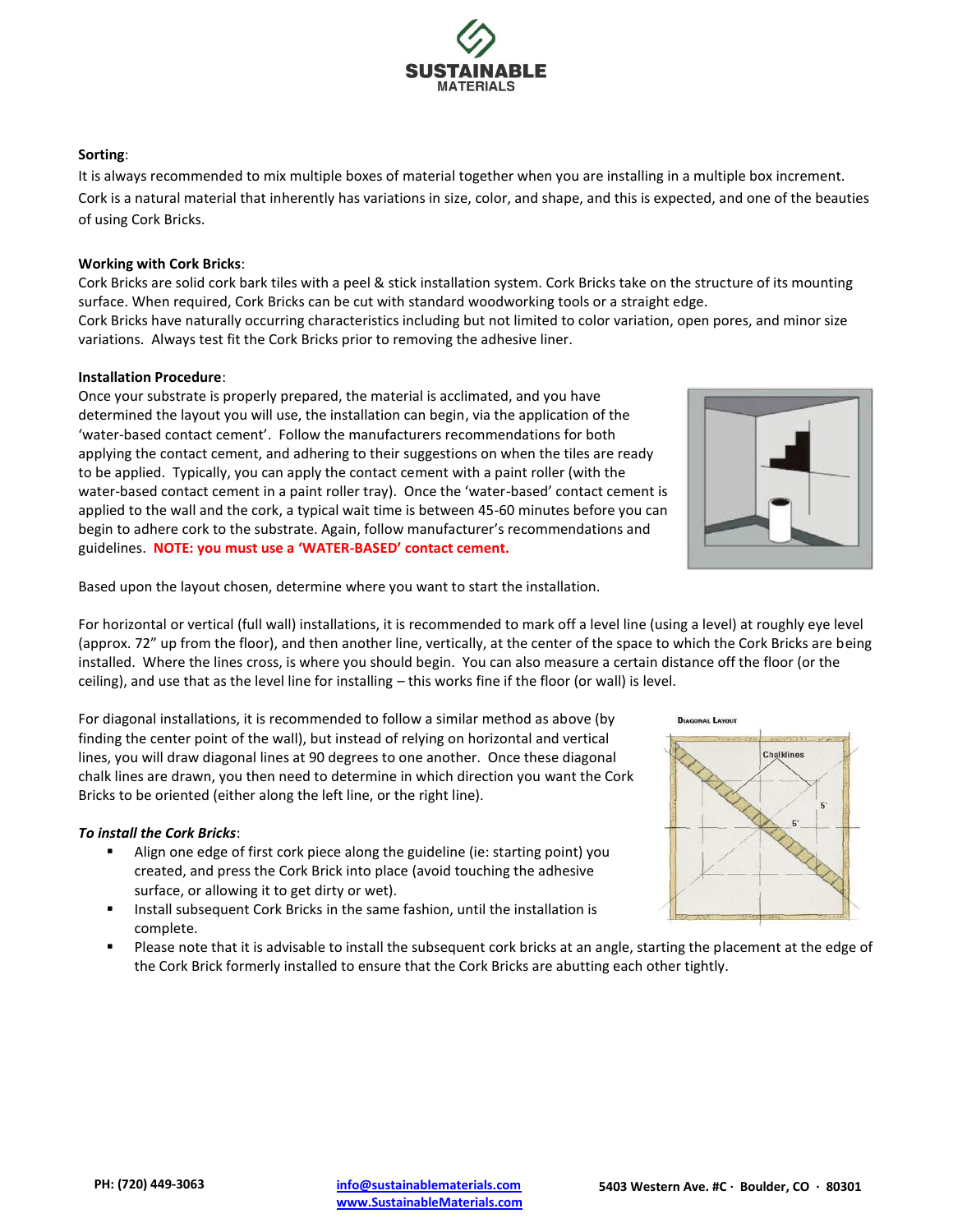

# **Beveled Bricks Installation Instructions**

### *General Instructions***:**

Packaged tiles should be acclimated on site for at least 72 hours before installation (Note: it is important to open the boxes and remove the plastic to effectively acclimate). Extend acclimation time if in dry climate.

Due to inherent shade and texture variations, it is recommended to mix material from multiple boxes if ordered in multiple box increments.

The recommended substrate for installing the Beveled Bricks is smooth, flat, primed, cured, and clean surface, free of any contaminants that would affect the self-adhesive bond. Install 'cork brick' tiles once desired layout is determined

## *Detailed Instructions***:**

These instructions are designed to supplement common sense during the installation procedure. If you have any questions, please contact your supplier prior to the installation process.

#### **Substrate:**

The substrate to which the Beveled Bricks are installed, must be cured (painted or primed), structurally sound and flat (free of voids, and level within ½" over 48"), dry, clean, and free of any contaminants (such as dust, adhesive, drywall compound, etc.) which would affect adhesion.

Note: If any of these characteristics are not met, it is imperative to fix them prior to the start of installation process. If in doubt, contact your supplier for application assistance.

### **Acclimation:**

Acclimating involves bringing the Beveled Bricks to equilibrium within the space to which they will be installed. We recommend allowing the material to acclimate for 72 hours prior to installation, in the space to which the material will be installed (at year round climatic conditions). Acclimating is achieved by opening the boxes, removing the plastic around the bricks, and allowing air to flow between the individual Beveled Bricks. Note: it is important to open the boxes and remove the plastic to effectively acclimate the material to the room conditions. If the material is NOT properly acclimated (depending on the site conditions), the Beveled Bricks can shrink, visually revealing the substrate to which the Beveled Bricks are installed, or they could expand slightly. Beveled Bricks are best installed at room temperature.

#### **Layout:**

Beveled Bricks come in one size and can either be laid vertically or horizontally.

## **Sorting**:

It is always recommended to mix multiple boxes of material together when you are installing in a multiple box increment. Cork is a natural material that inherently has variations in size, color, and shape, and this is expected, and one of the beauties of using Beveled Bricks.

#### **Working with Beveled Bricks**:

Beveled Bricks are solid cork bark tiles with a peel & stick installation system. Beveled Bricks take on the structure of its mounting surface. When required, Beveled Bricks can be cut with standard woodworking tools or a straight edge. Beveled Bricks have naturally occurring characteristics including but not limited to color variation, open pores, and minor size variations. Always test fit the Beveled Bricks prior to removing the adhesive liner.